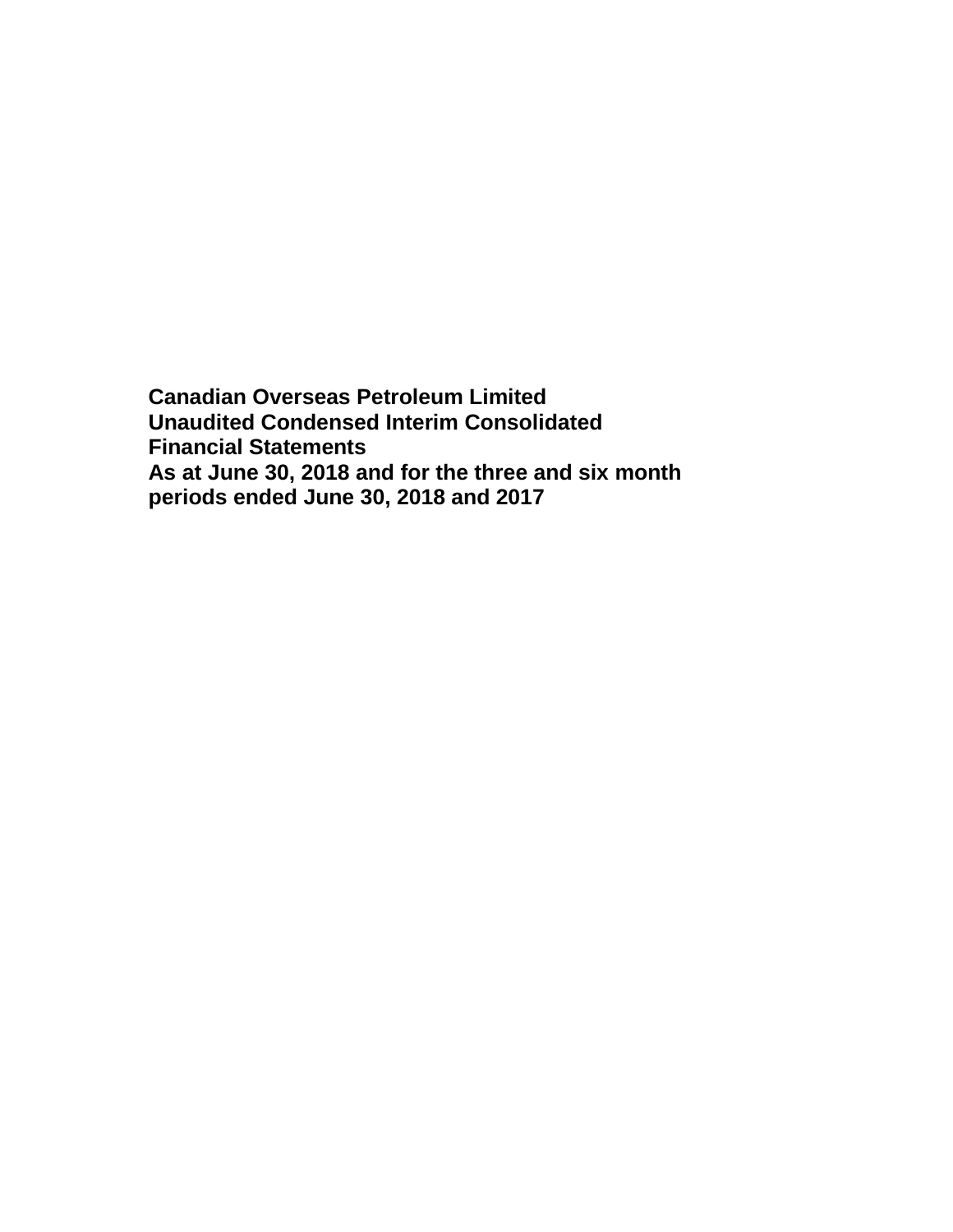#### **Management's Responsibility for Consolidated Financial Statements**

The information provided in these unaudited condensed interim consolidated financial statements is the responsibility of management. In the preparation of the statements, estimates are sometimes necessary to make a determination of future values for certain assets or liabilities. Management believes such estimates have been based on careful judgments and have been properly reflected in the accompanying consolidated financial statements.

Management maintains a system of internal controls to provide reasonable assurance that the Company's assets are safeguarded and to facilitate the preparation of relevant and timely information.

The audit committee has reviewed the unaudited condensed interim consolidated financial statements with management and the auditors, and has reported to the Board of Directors. The Board of Directors has approved the unaudited consolidated interim financial statements as presented.

*Signed "Arthur S. Millholland" Signed "Aleksandra Owad"* Arthur S. Millholland Aleksandra Owad President and Chief Executive Officer Chief Financial Officer August 14, 2018 August 14, 2018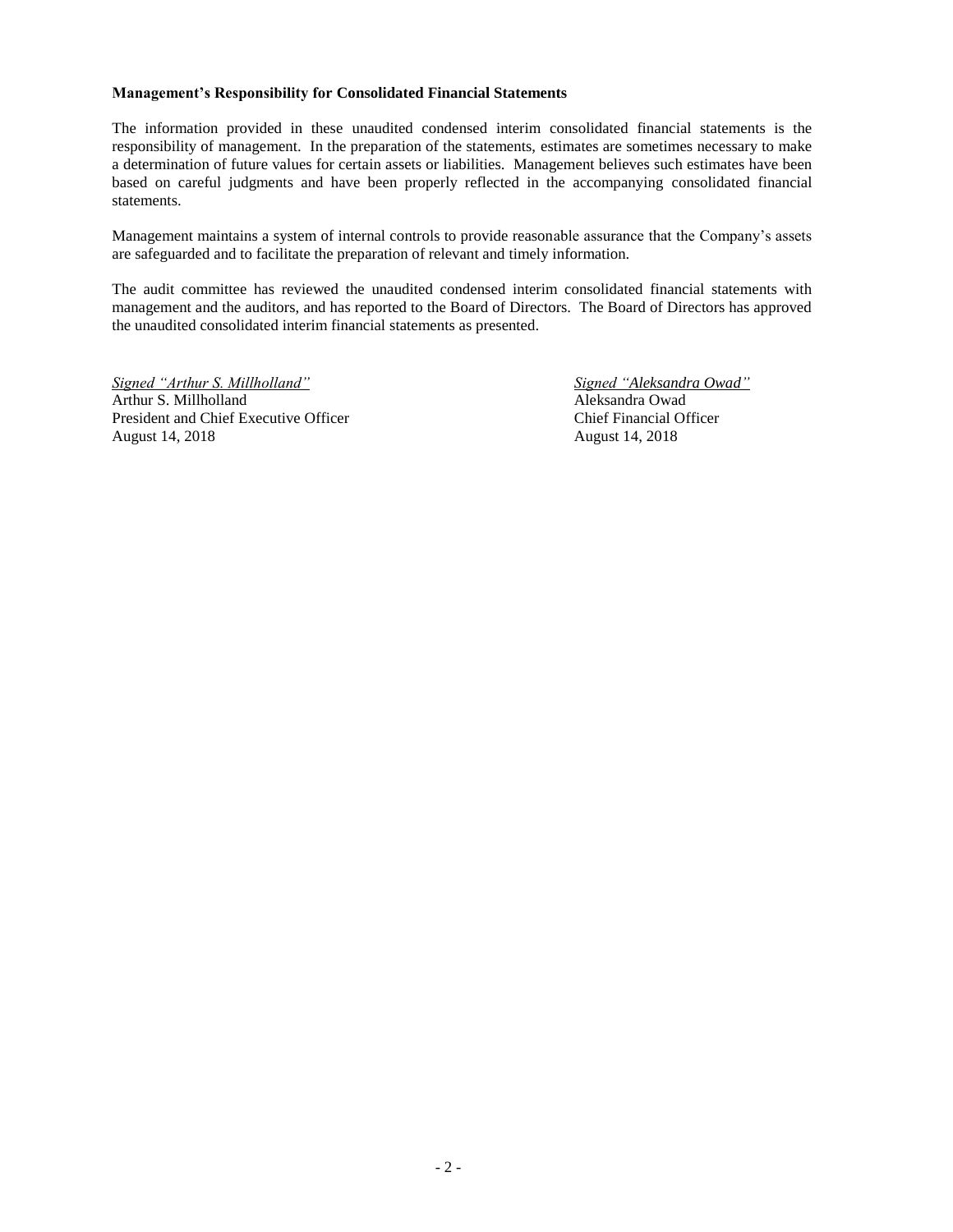# **Condensed Consolidated Statements of Financial Position (unaudited)**

**(in thousands of United States dollars)**

| <b>June 30,</b> |             |  |
|-----------------|-------------|--|
| 2018            | 2017        |  |
|                 |             |  |
|                 |             |  |
| 1,736           | \$<br>4,060 |  |
| 30              | 36          |  |
| 114             | 214         |  |
| 1,880           | 4,310       |  |
| 45              | 44          |  |
| 53              | 60          |  |
| 245             | 232         |  |
| 2,223           | \$4,646     |  |
|                 |             |  |
|                 |             |  |
| 1,594           | \$<br>1,208 |  |
| 1,594           | 1,208       |  |
| 98              | 227         |  |
| 1,692           | 1,435       |  |
|                 |             |  |
| 133,650         | 133,650     |  |
| 50,394          | 50,394      |  |
| (181, 353)      | (178, 595)  |  |
| (2,160)         | (2,238)     |  |
| 531             | 3,211       |  |
| 2,223           | \$<br>4,646 |  |
|                 |             |  |

**Going concern** *(note 2)* **Commitments and contractual obligations** *(note 6)*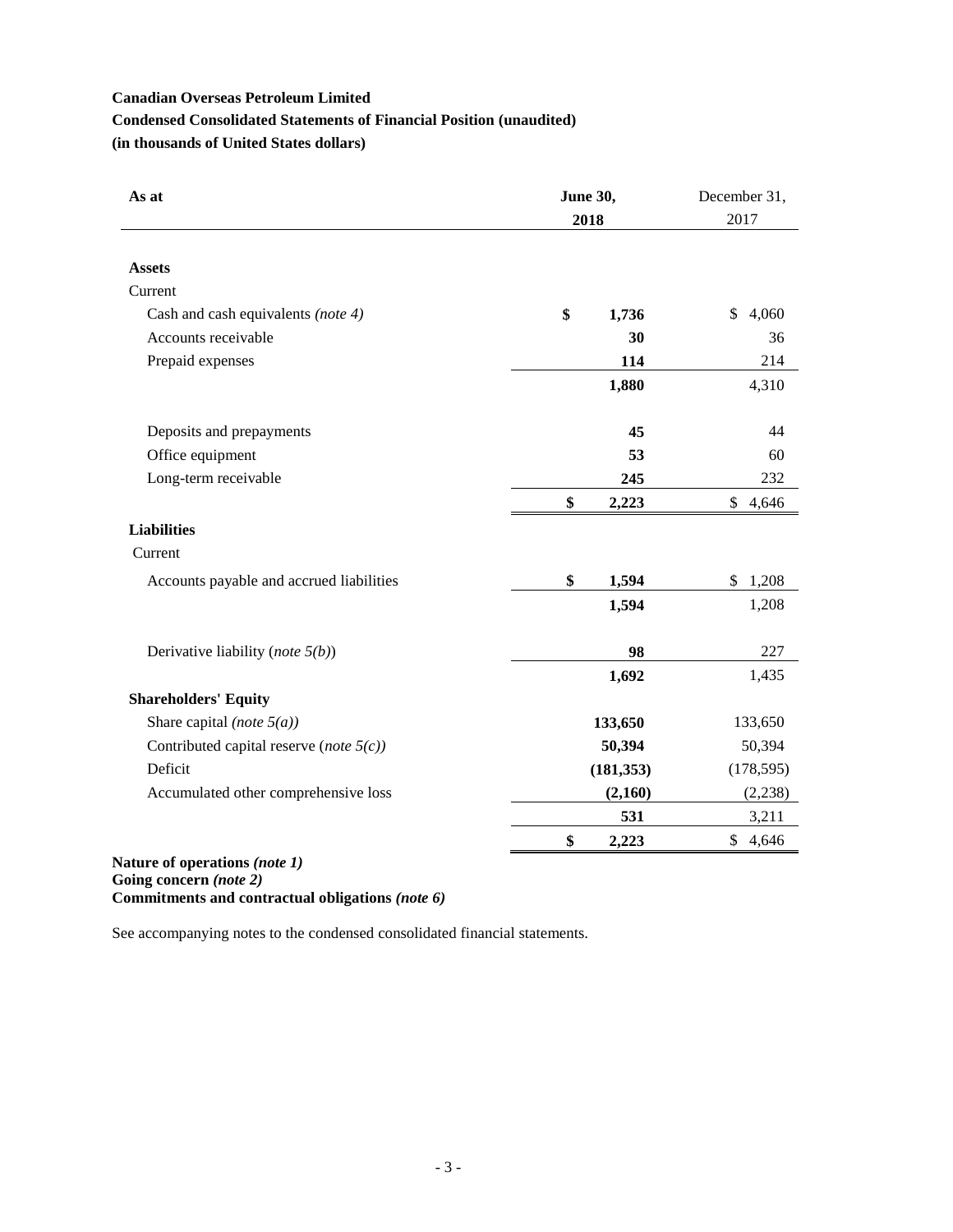## **Condensed Consolidated Statements of Comprehensive Loss (unaudited)**

**(in thousands of United States dollars, except per share amounts)**

|                                                 | Three months<br>ended<br>June 30, 2018 |      | Three months<br>ended<br>June 30, 2017 | Six months<br>ended<br>June 30, 2018 |                           | Six months<br>ended<br>June 30, 2017 |
|-------------------------------------------------|----------------------------------------|------|----------------------------------------|--------------------------------------|---------------------------|--------------------------------------|
| <b>Operations</b>                               |                                        |      |                                        |                                      |                           |                                      |
| Pre-license costs                               | \$                                     | $\$$ |                                        | \$<br>(321)                          | \$                        |                                      |
| Administrative                                  | (1, 197)                               |      | (1,096)                                | (2, 451)                             |                           | (2,226)                              |
| Depreciation                                    | (5)<br>(1,202)                         |      | (6)<br>(1,102)                         | (10)<br>(2,782)                      |                           | (11)<br>(2, 237)                     |
| <b>Finance income and costs</b>                 |                                        |      |                                        |                                      |                           |                                      |
| Interest income                                 | 6                                      |      | $\mathfrak{2}$                         | 6                                    |                           | $\tau$                               |
| Derivative gain (note $5(b)$ )                  | 34                                     |      | 103                                    | 128                                  |                           | 370                                  |
| Foreign exchange (loss)/gain                    | (139)                                  |      | 119                                    | (97)                                 |                           | 177                                  |
|                                                 | (99)                                   |      | 224                                    | 37                                   |                           | 554                                  |
| Loss before investments in joint ventures       | (1,301)                                |      | (878)                                  | (2,745)                              |                           | (1,683)                              |
| Loss on investment in joint venture (note $3$ ) | (13)                                   |      | (52)                                   | (13)                                 |                           | (53)                                 |
| Net loss                                        | (1,314)                                |      | (930)                                  | (2,758)                              |                           | (1,736)                              |
| Gain/(loss) on translation of foreign           |                                        |      |                                        |                                      |                           |                                      |
| subsidiaries                                    | 183                                    |      | (93)                                   | 78                                   |                           | (131)                                |
| Comprehensive loss                              | \$<br>(1,131)                          | \$   | (1,023)                                | \$<br>(2,680)                        | $\boldsymbol{\mathsf{S}}$ | (1, 867)                             |
| Loss per share (basic and diluted)              | \$<br>(0.00)                           | \$   | (0.00)                                 | \$<br>(0.00)                         | \$                        | (0.00)                               |
| Weighted average number of shares               |                                        |      |                                        |                                      |                           |                                      |
| outstanding                                     | 1,523,139,350                          |      | 746,897,592                            | 1,523,139,350                        |                           | 682,376,919                          |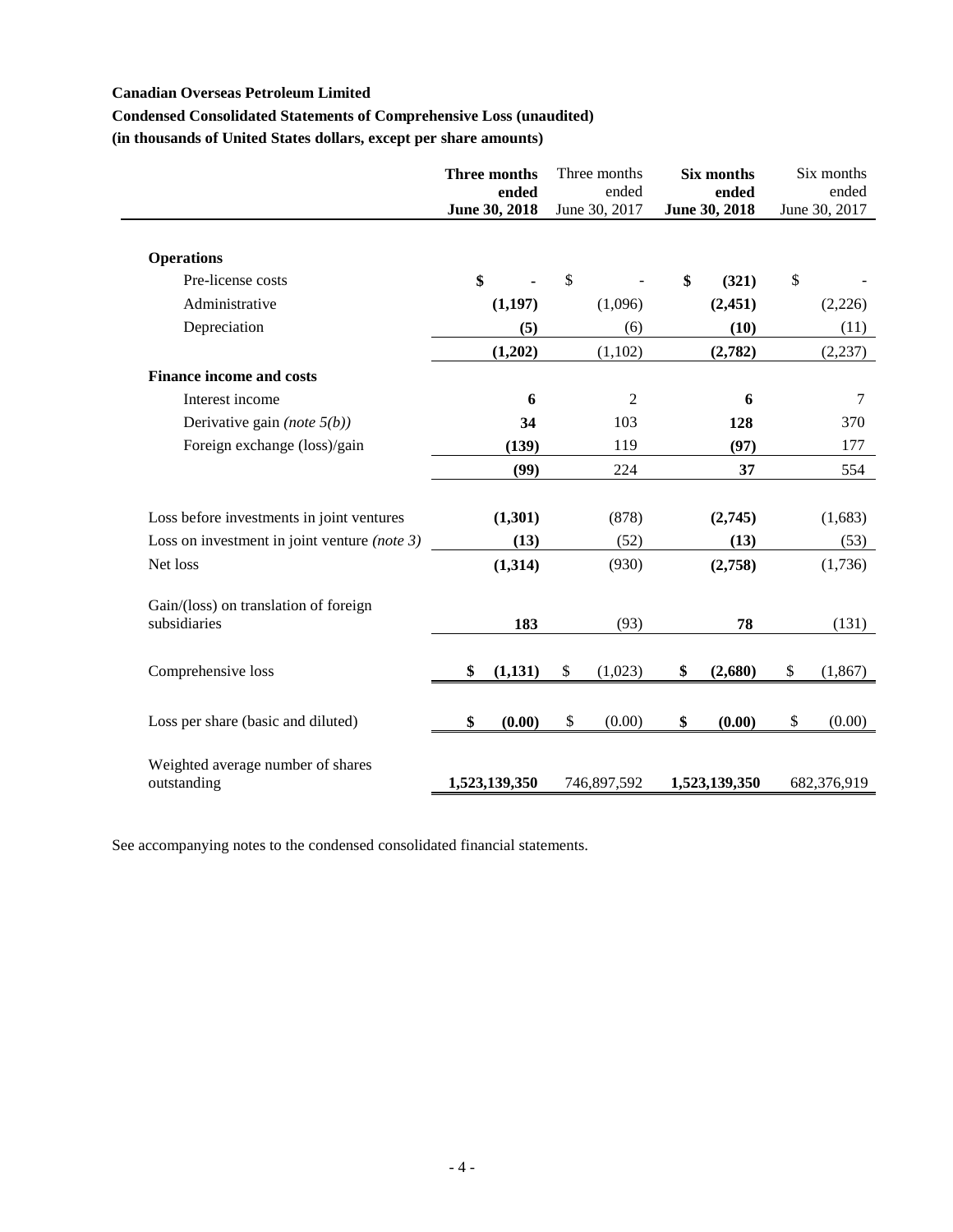**Condensed Consolidated Statements of Changes in Equity (unaudited)**

**(in thousands of United States dollars)**

|                                                                          |                         |                 | Contributed               |                | <b>Accumulated</b><br>Other          |                               |
|--------------------------------------------------------------------------|-------------------------|-----------------|---------------------------|----------------|--------------------------------------|-------------------------------|
|                                                                          | <b>Share</b><br>Capital | <b>Warrants</b> | Capital<br><b>Reserve</b> | <b>Deficit</b> | Comprehensive<br>Loss <sup>(1)</sup> | <b>Total</b><br><b>Equity</b> |
| <b>Balance at January 1, 2017</b>                                        | \$<br>124,874           | \$2,612         | \$<br>50,111              | \$ (158, 448)  | \$<br>(1,995)                        | \$17,154                      |
| Issued common shares -<br>net of issue cost and<br>valuation of warrants |                         |                 |                           |                |                                      |                               |
| classified as derivatives                                                | 3,270                   |                 |                           |                |                                      | 3,270                         |
| Comprehensive loss for the<br>period                                     | ۰                       |                 |                           | (1,736)        | (131)                                | (1, 867)                      |
| <b>Balance at June 30, 2017</b>                                          | 128,144                 | \$2,612         | \$<br>50,111              | \$ (160, 184)  | \$<br>(2,126)                        | \$18,557                      |
| <b>Balance at December 31, 2017</b>                                      | \$<br>133,650           | \$              | \$<br>50,394              | \$ (178,595)   | \$<br>(2, 238)                       | \$3,211                       |
| Comprehensive (loss)/gain for<br>the period                              |                         |                 |                           | (2,758)        | 78                                   | (2,680)                       |
| <b>Balance at June 30, 2018</b>                                          | \$133,650               | \$              | \$<br>50,394              | \$ (181,353)   | \$<br>(2,160)                        | \$<br>531                     |

**(1)**As at June 30, 2018 and 2017, the accumulated other comprehensive loss balance consists of unrealized foreign exchange on translation of foreign subsidiaries.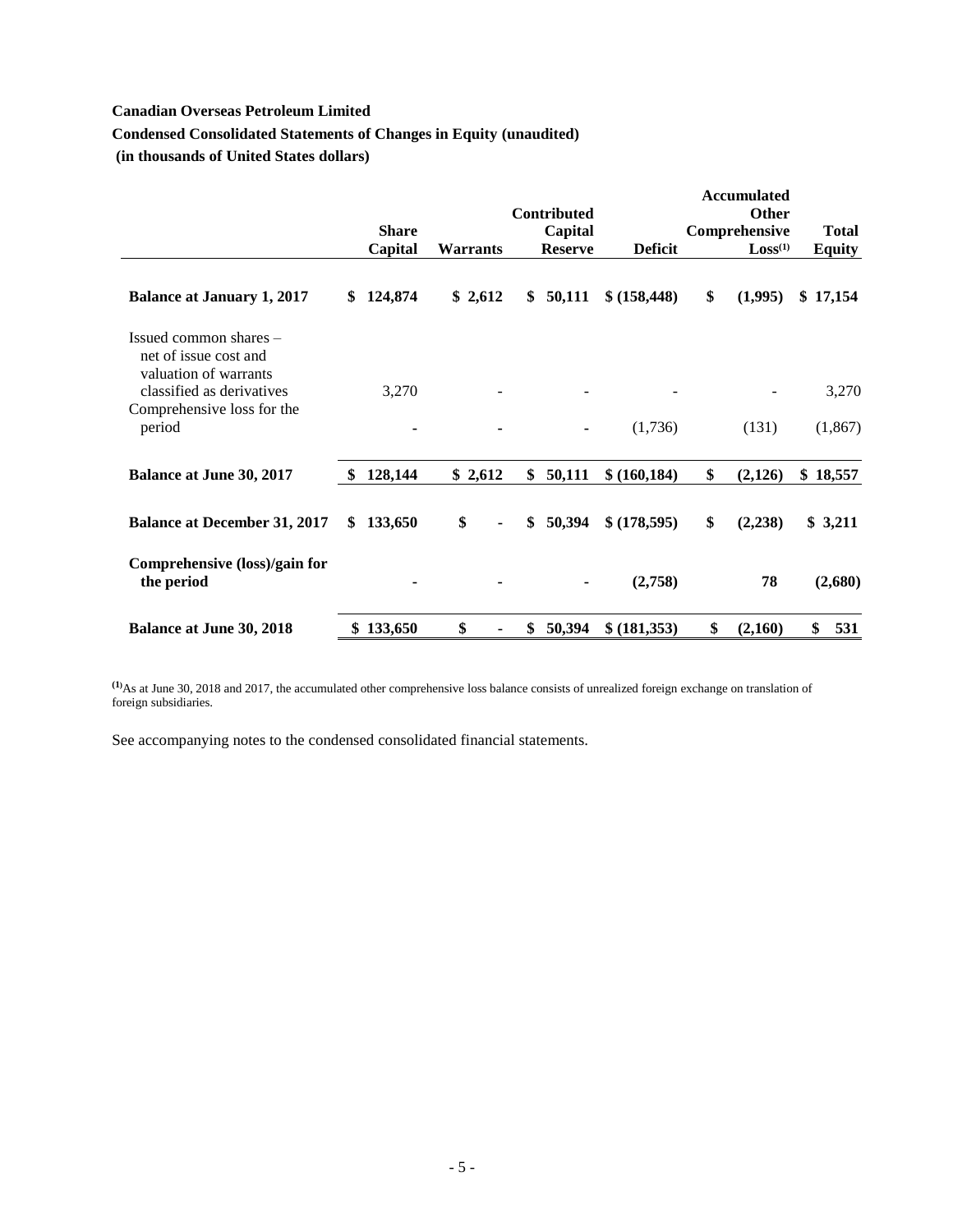## **Condensed Consolidated Statements of Cash Flows (unaudited)**

**(in thousands of United States dollars)**

| For the six months ended June 30                                                      | 2018          | 2017          |
|---------------------------------------------------------------------------------------|---------------|---------------|
| <b>Cash Used In Operating Activities</b>                                              |               |               |
| Loss                                                                                  | \$<br>(2,758) | \$<br>(1,736) |
| Interest income                                                                       | (6)           | (7)           |
| Add (deduct) non-cash items:                                                          |               |               |
| Derivative gain (note $5(b)$ )                                                        | (128)         | (370)         |
| Depreciation                                                                          | 10            | 11            |
| Unrealized foreign exchange loss/(gain)                                               | 150           | (218)         |
| Loss on investment in joint venture (note $3$ )                                       | 13            | 53            |
|                                                                                       | (2,719)       | (2,267)       |
| Net change in non-cash working capital (note 8)                                       | 478           | 217           |
|                                                                                       | (2,241)       | (2,050)       |
| <b>Financing Activities</b>                                                           |               |               |
| Issuance of common shares, net of issue costs                                         |               | 3,446         |
| Net change in non-cash working capital (note 8)                                       |               | 72            |
|                                                                                       |               | 3,518         |
| <b>Investing Activities</b>                                                           |               |               |
| Additions to office equipment                                                         | (4)           | (8)           |
| Additions to exploration and evaluation assets                                        |               | (202)         |
| Additions to investment in joint venture (note $3$ )                                  | (13)          | (53)          |
| Interest income                                                                       | 6             | 7             |
|                                                                                       | (11)          | (256)         |
| (Decrease)/increase in cash and cash equivalents<br>during the period                 | (2,252)       | 1,212         |
|                                                                                       |               |               |
| Effect of foreign exchange on cash and cash<br>equivalents held in foreign currencies | (72)          | 96            |
| Cash and cash equivalents, beginning of period                                        | 4,060         | 2,565         |
| Cash and cash equivalents, end of period                                              | \$<br>1,736   | \$<br>3,873   |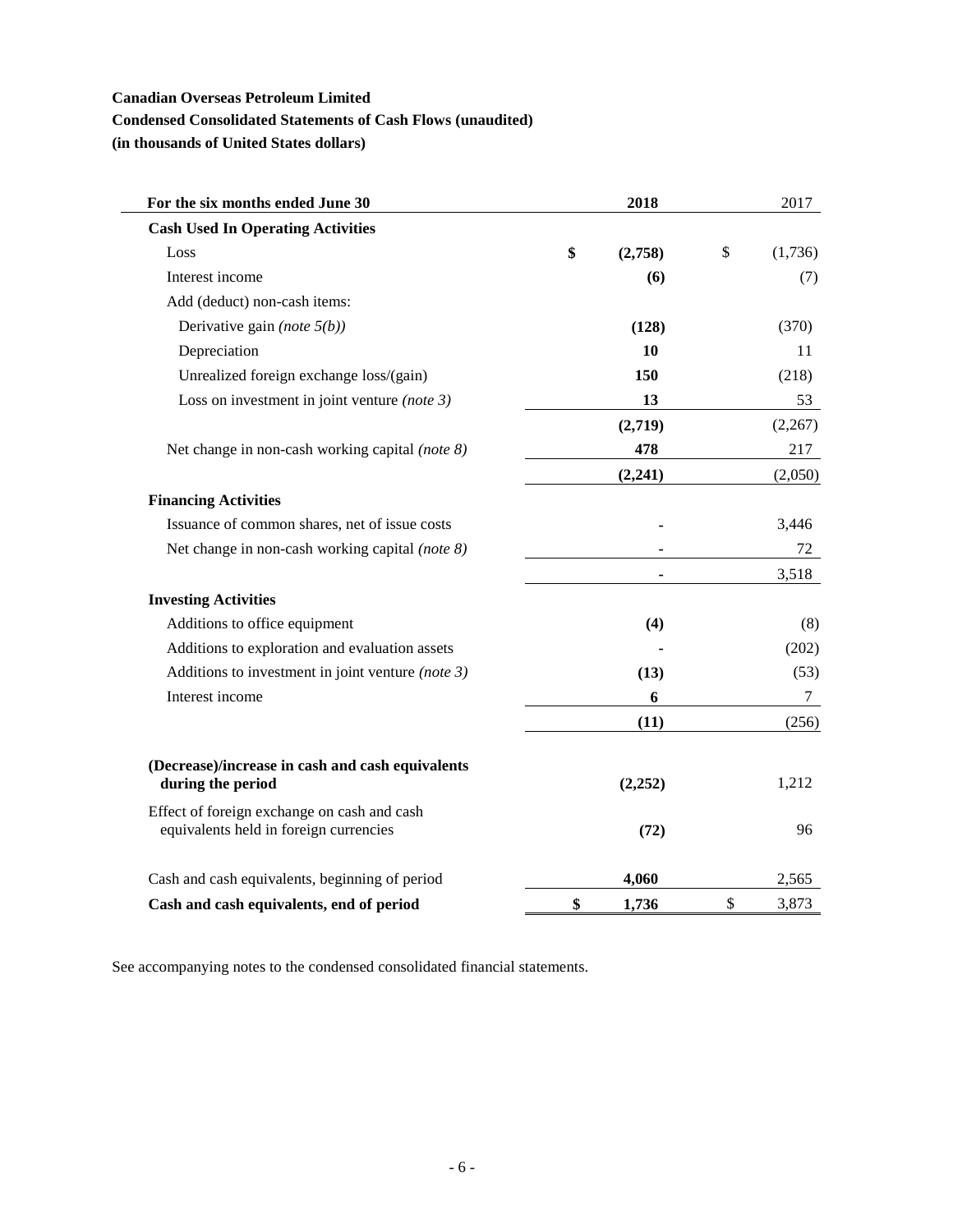## **1. NATURE OF OPERATIONS**

Canadian Overseas Petroleum Limited ("COPL" or the "Company"), is a widely-held publicly traded company incorporated and domiciled in Canada. The Company's common shares are traded on the TSX Venture Exchange in Canada and the London Stock Exchange in the UK. The Company's registered office is in Calgary, Alberta at 400, 444 – 7th Avenue S.W.

COPL and its subsidiaries are involved in the identification, acquisition, exploration and development of oil and natural gas offshore reserves. As at June 30, 2018, the Company has the following subsidiaries, all of which are wholly-owned directly or indirectly:

- COPL Technical Services Limited, which is involved in providing technical and administrative services to the COPL group of companies;
- Canadian Overseas Petroleum (UK) Limited ("COPL UK"), incorporated in the United Kingdom ("UK") provides technical and projects related services to the COPL group of companies;
- Canadian Overseas Petroleum (Bermuda Holdings) Limited, Canadian Overseas Petroleum (Bermuda) Limited ("COPL B") and Canadian Overseas Petroleum (Namibia) Limited, which were incorporated to conduct operations in offshore Liberia and elsewhere in Africa.
- Canadian Overseas Petroleum (Ontario) Limited ("COPL Ontario") which was incorporated on December 15, 2017 for the purpose of an anticipated operation in Canada.

The Company, along with an unrelated company, Shoreline Energy International Limited, incorporated Shoreline Canoverseas Petroleum Development Corporation Limited ("ShoreCan") in October 2014 in Bermuda to focus on acquisitions of upstream oil and gas exploration, development and producing assets in Africa. Both partners hold a 50% interest in the joint venture.

### **2. BASIS OF PREPARATION AND GOING CONCERN**

#### *Basis of Preparation and Compliance*

The Company's unaudited condensed interim consolidated financial statements ("financial statements") have been prepared in accordance with International Accounting Standard ("IAS") 34, "Interim Financial Reporting" following acceptable accounting policies under International Financial Reporting Standards ("IFRS") and are reported in thousands of United States dollars ("\$"). The Company's financial statements should be read in conjunction with the Company's audited annual consolidated financial statements as at and for the years ended December 31, 2017 and 2016, which outline the Company's significant accounting policies in Note 3 thereto, which have been applied consistently in these financial statements, as well as the Company's critical accounting judgments and key sources of estimation uncertainty which are also set out in Note 3 thereto.

#### *Changes in Accounting Policies Implemented During the Six Months Ended June 30, 2018*

The June 2018 condensed interim consolidated financial statements follow the same accounting principles and methods of application as those disclosed in Note 3 to the 2017 audited consolidated financial statements, except as described below.

#### *IFRS 9, "Financial Instruments" ("IFRS 9")*

On January 1, 2018, the Company implemented final amendments to IFRS 9 which provide guidance on the recognition and measurement, impairment and derecognition of financial instruments. The implementation of amendments to IFRS 9 resulted in no material changes in the measurement and carrying value of the Company's financial instruments.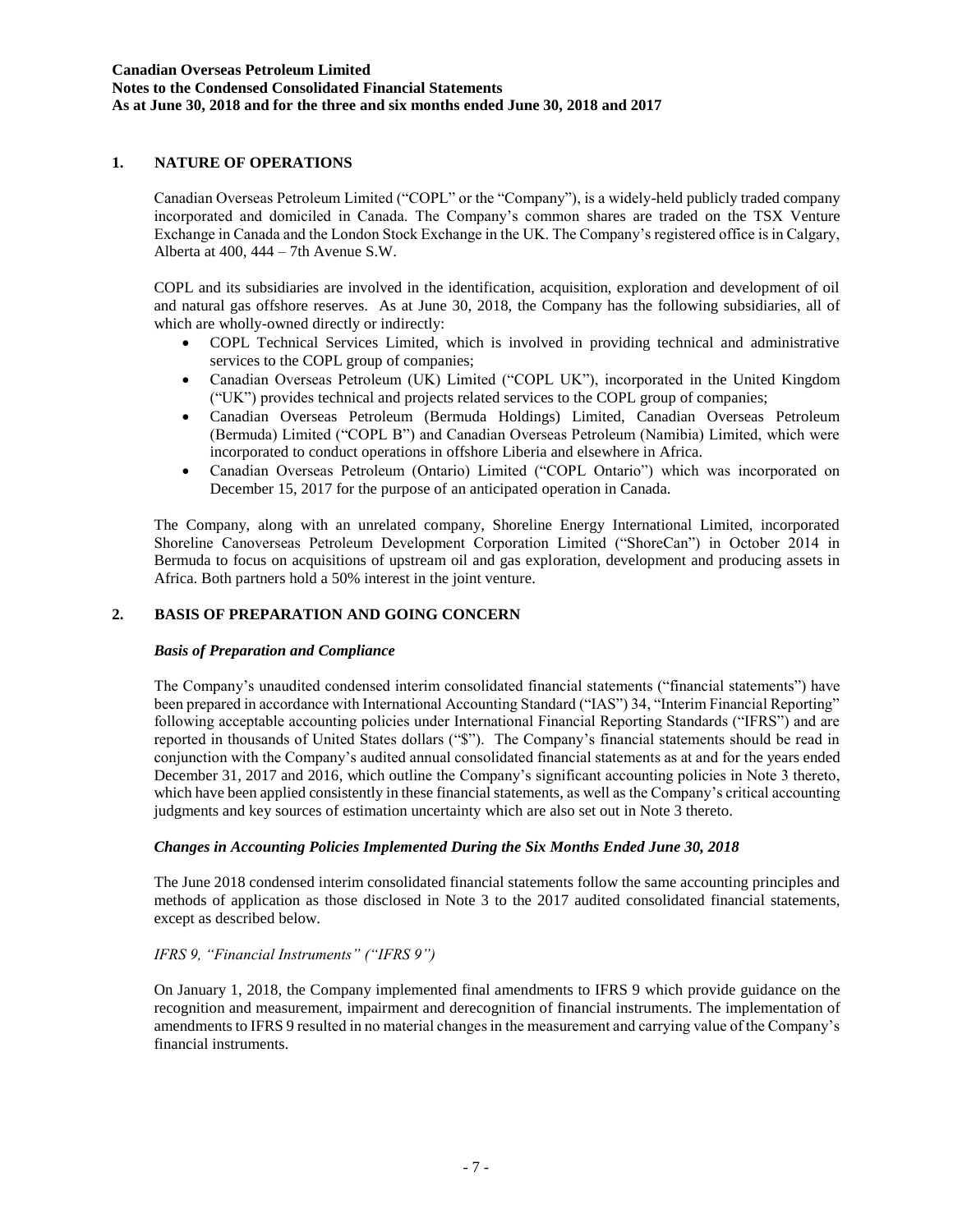## **2. BASIS OF PREPARATION AND GOING CONCERN (continued)**

#### *Changes in Accounting Policies Implemented During the Six Months Ended June 30, 2018 (continued)*

#### *IFRS 15, "Revenues from Contracts with Customers" (IFRS 15")*

On January 1, 2018, the Company implemented amendments to IFRS 15 which clarify the application of certain of its underlying principles, including the identification of a performance obligation, and the determination of whether a company is a principal or is acting as an agent in the provision of a good or service. The implementation of amendments to IFRS 15 had no impact to the Company's June 2018 condensed interim consolidated financial statements.

## *IFRS 2, "Share-based Payment" ("IFRS 2")*

On January 1, 2018, the Company implemented amendments to IFRS 2 which clarify how to account for certain types of share-based payment transactions, including the accounting for the effects of vesting and non-vesting conditions on the measurement of cash-settled share-based payments, accounting for share-based accounting transactions with a net settlement feature for withholding tax obligations, and accounting for modifications to the terms and conditions of a share-based payment that changes the classification of the share-based payment transaction from cash-settled to equity-settled. The implementation of amendments to IFRS 2 had no impact to the Company's June 2018 condensed interim consolidated financial statements.

#### *Going Concern*

These financial statements are prepared on a going concern basis which assumes that the Company will be able to realize its assets and discharge its liabilities in the normal course of business.

Currently, the Company does not have material cash inflows and/or adequate financing to develop profitable operations. The Company is pursuing exploration projects and contracts that will require substantial additional financing before they are able to generate positive operating cash flows. Accordingly, the Company's continued successful operations are dependent on its ability to obtain additional financing. There is no assurance that the Company will be able to obtain adequate financing in the future or that such financing will be obtained on terms advantageous to the Company. With no assurance that financing will be obtained in 2018, there is material uncertainty that may cast substantial doubt on the Company's ability to continue as a going concern. These financial statements do not give effect to adjustments that would be necessary to the carrying values and classifications of assets and liabilities should the Company be unable to continue as a going concern.

The financial statements were authorized for issue by the Company's Board of Directors on August 14, 2018.

#### **3. INVESTMENT IN JOINT VENTURE**

The Company currently holds a 50% interest in a jointly controlled entity, ShoreCan, focusing on acquisitions of upstream oil and gas exploration, development and producing assets in sub-Saharan Africa. The determination of ShoreCan as a joint venture was based on ShoreCan's structure through a separate legal entity whereby neither the legal form nor the contractual arrangement give the owners rights to the assets and obligations for the liabilities within the normal course of business, nor does it give the rights to the economic benefits of the assets or responsibility for settling liabilities associated with the arrangement.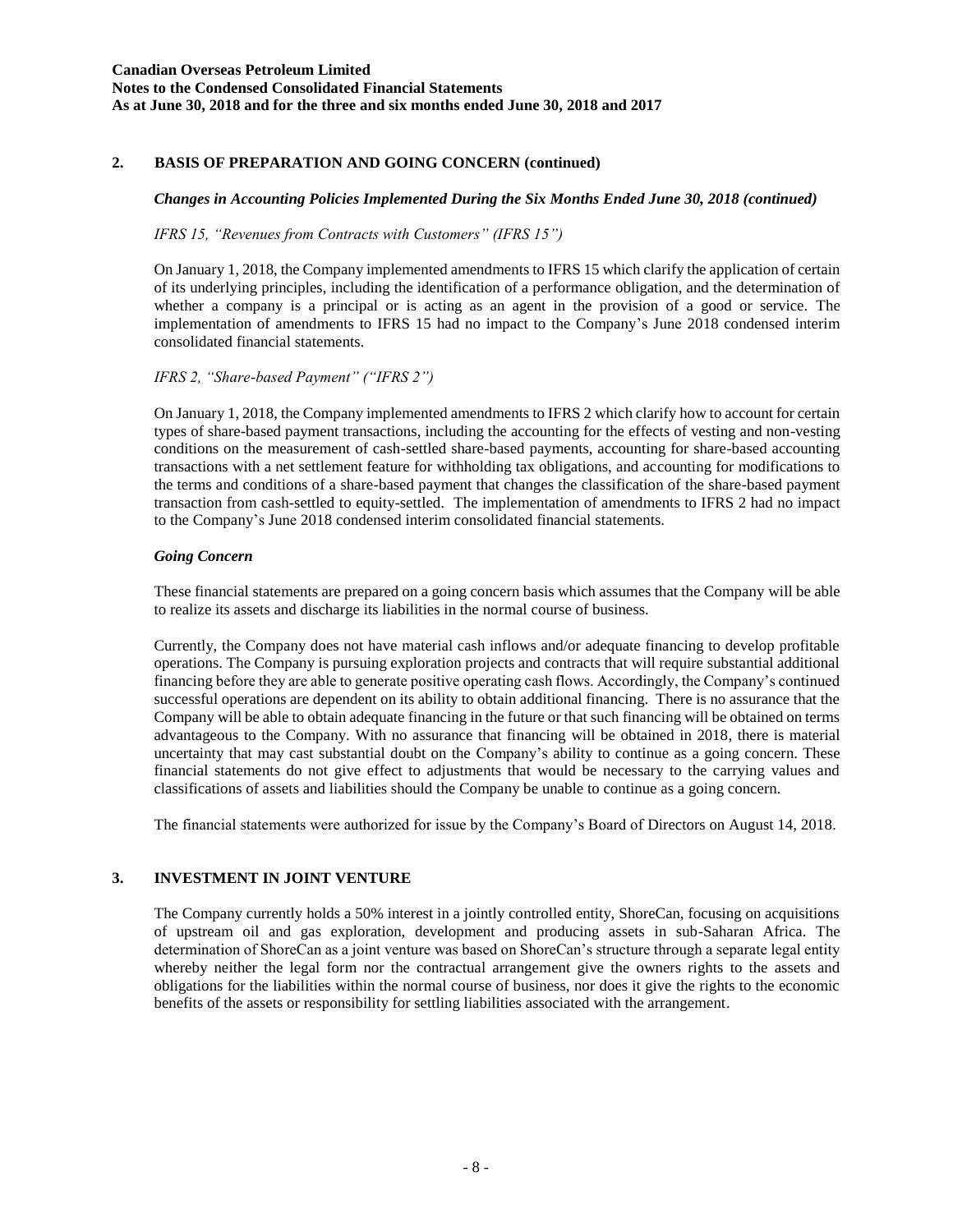#### **Canadian Overseas Petroleum Limited Notes to the Condensed Consolidated Financial Statements As at June 30, 2018 and for the three and six months ended June 30, 2018 and 2017**

## **3. INVESTMENT IN JOINT VENTURE (continued)**

The Company and its joint venture partner signed a funding agreement, effective October 24, 2014 (the "Funding Agreement") providing financial support as needed in proportion to its interest (50% each) in ShoreCan for ShoreCan's expenses and obligations. The Funding Agreement does not impose any guarantees from the Company and/or its joint venture partner. Amounts advanced to ShoreCan under the terms of the Funding Agreement are unsecured and payable on or before October 24, 2020 contingent upon ShoreCan generating its own cashflows. Interest is charged monthly at an annual rate of 3.0% above 12 month USD LIBOR.

From time to time the Company or its joint venture partner pay for ShoreCan's general and administrative expenses on behalf of the other partner. As at June 30, 2018 the Company had a receivable from its joint venture partner in respect of overpaid ShoreCan expenses of \$0.2 million that is recorded as a long term receivable.

#### *Nigeria*

On September 13, 2016, ShoreCan closed an acquisition of 80% of the issued share capital of Essar Exploration and Production Limited (Nigeria) ("Essar Nigeria"), a company which sole asset is a 100% interest in exploration license OPL 226 offshore Nigeria. ShoreCan paid a cash consideration of \$0.25 million and as part of the shareholder agreement, ShoreCan has agreed to cover the funding of Essar Nigeria's operations. As a party to a Production Sharing Contract ("PSC") signed with Nigerian National Petroleum Corporation ("NNPC") for OPL 226, Essar Nigeria is required to seek NNPC's consent for the transaction. The respective application has been made and the parties to the transaction are awaiting NNPC's reply.

In addition, ShoreCan has committed to invest up to a maximum of \$80 million into Essar Nigeria in the form of an interest-free shareholder loan. The funds will be used for Essar Nigeria operations and in particular, to cover work program obligations, including the costs of drilling one well under Phase-1 of the PSC. NNPC extended Phase-1 exploration period till November 30, 2017; however, on November 3, 2017 Essar Nigeria requested a further extension from NNPC as the company is still awaiting NNPC's consent to the transaction.

In 2017, three ShoreCan representatives were appointed Directors of Essar Nigeria, gaining a majority on Essar Nigeria board and legal control over Essar Nigeria. ShoreCan has assessed that the transaction does not meet criteria of a business acquisition as Essar Nigeria is in exploration/development stage. ShoreCan assessed the investment based on the fair values of Essar Nigeria's assets and liabilities upon obtaining control over Essar Nigeria. ShoreCan estimated a fair value of the Essar Nigeria loan to its previous parent at \$6 million (as compared to the loan face value of \$62.7 million as presented in Essar Nigeria audited financial statements as at December 31, 2016) as the shareholding agreement with Essar Nigeria provides for the repayment of this loan from anticipated future production. The loan is an interest free shareholder loan. Non-controlling interest ("NCI"), was recognized at the NCI proportionate share of net assets acquired.

Below are presented summarized consolidated statements of ShoreCan as at June 30, 2018 and results for the three and six months periods ended June 30, 2018.

As at the date of filing these financial statements, COPL has not provided any guarantee in respect of obligations, commitments and/or losses of either ShoreCan or Essar Nigeria.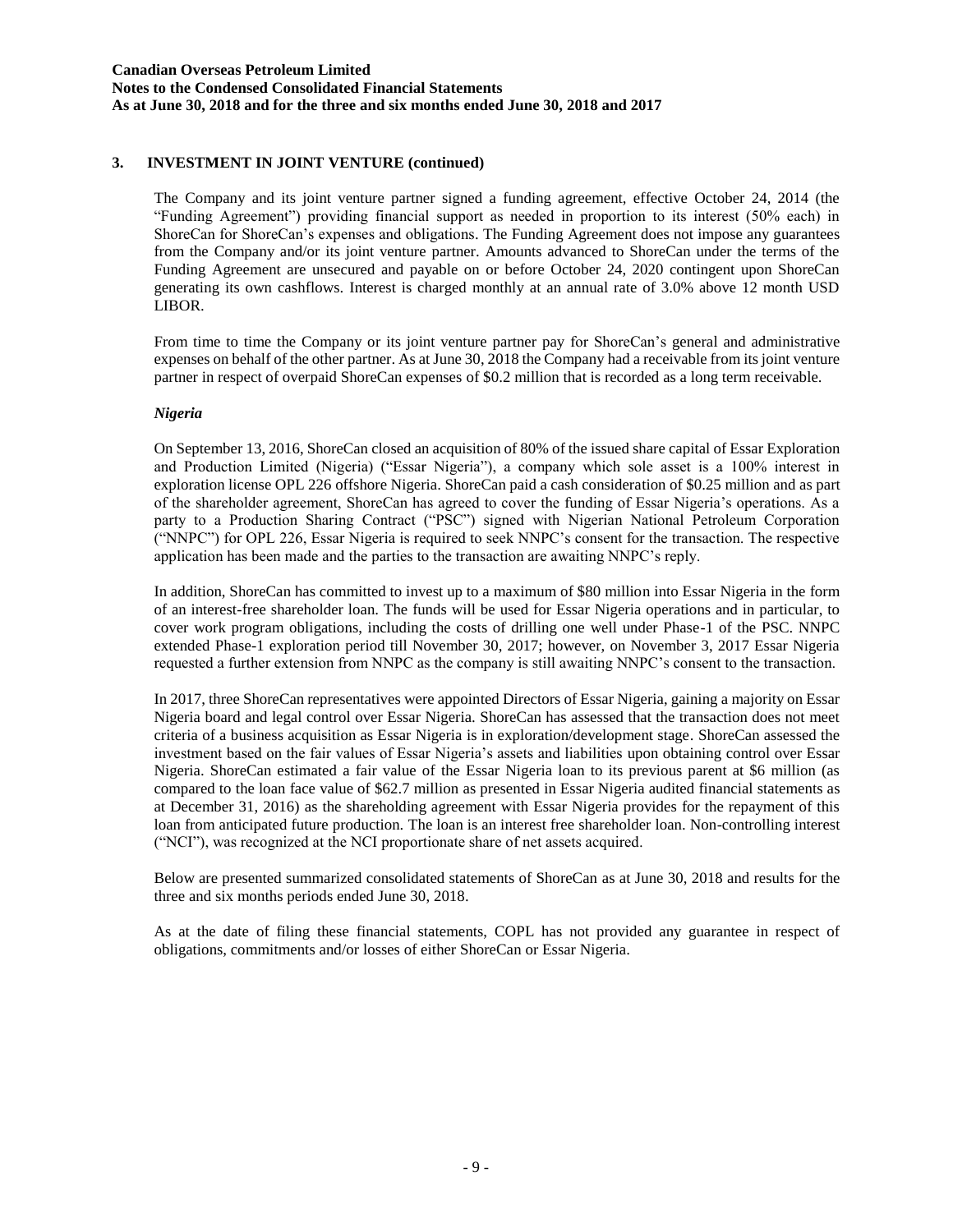## **3. INVESTMENT IN JOINT VENTURE (continued)**

#### **Summarized statement of comprehensive loss for investment in joint venture under equity accounting:**

| (\$000's)                            | Three months<br>ended<br>June 30, 2018 | Three months<br>ended<br>June 30, 2017 | Six months<br>ended<br>June 30, 2018 | Six months<br>ended<br>June 30, 2017 |
|--------------------------------------|----------------------------------------|----------------------------------------|--------------------------------------|--------------------------------------|
| Revenues                             | \$                                     | \$                                     | \$                                   | \$                                   |
| Expenses                             |                                        |                                        |                                      |                                      |
| General and administration           | (914)                                  | (600)                                  | (1, 492)                             | (1,234)                              |
|                                      | (914)                                  | (600)                                  | (1, 492)                             | (1,234)                              |
| Finance income                       |                                        |                                        |                                      |                                      |
| Foreign exchange gain                |                                        |                                        | 3                                    |                                      |
| Interest expense                     | (233)                                  | (141)                                  | (443)                                | (274)                                |
|                                      | (232)                                  | (141)                                  | (440)                                | (274)                                |
| Loss                                 | (1,146)                                | (741)                                  | (1,932)                              | (1,508)                              |
| Non-controlling interest             | 70                                     |                                        | 118                                  |                                      |
| <b>Net Loss</b>                      | (1,076)                                | (741)                                  | (1,814)                              | (1,508)                              |
| Share of equity investment (percent) | 50%                                    | 50%                                    | 50%                                  | 50%                                  |
| Company's share of net loss          | \$<br>(538)                            | \$<br>(370)                            | \$<br>(907)                          | \$<br>(754)                          |

During the six months ended June 30, 2018 the Company and its subsidiaries charged ShoreCan management and technical services of \$0.7 million (2017 - \$0.5 million), including \$0.06 million of costs that were allocated to exploration and evaluation assets (2017 – \$ nil) and charged an interest expense of \$0.2 million (2017 - \$0.1 million).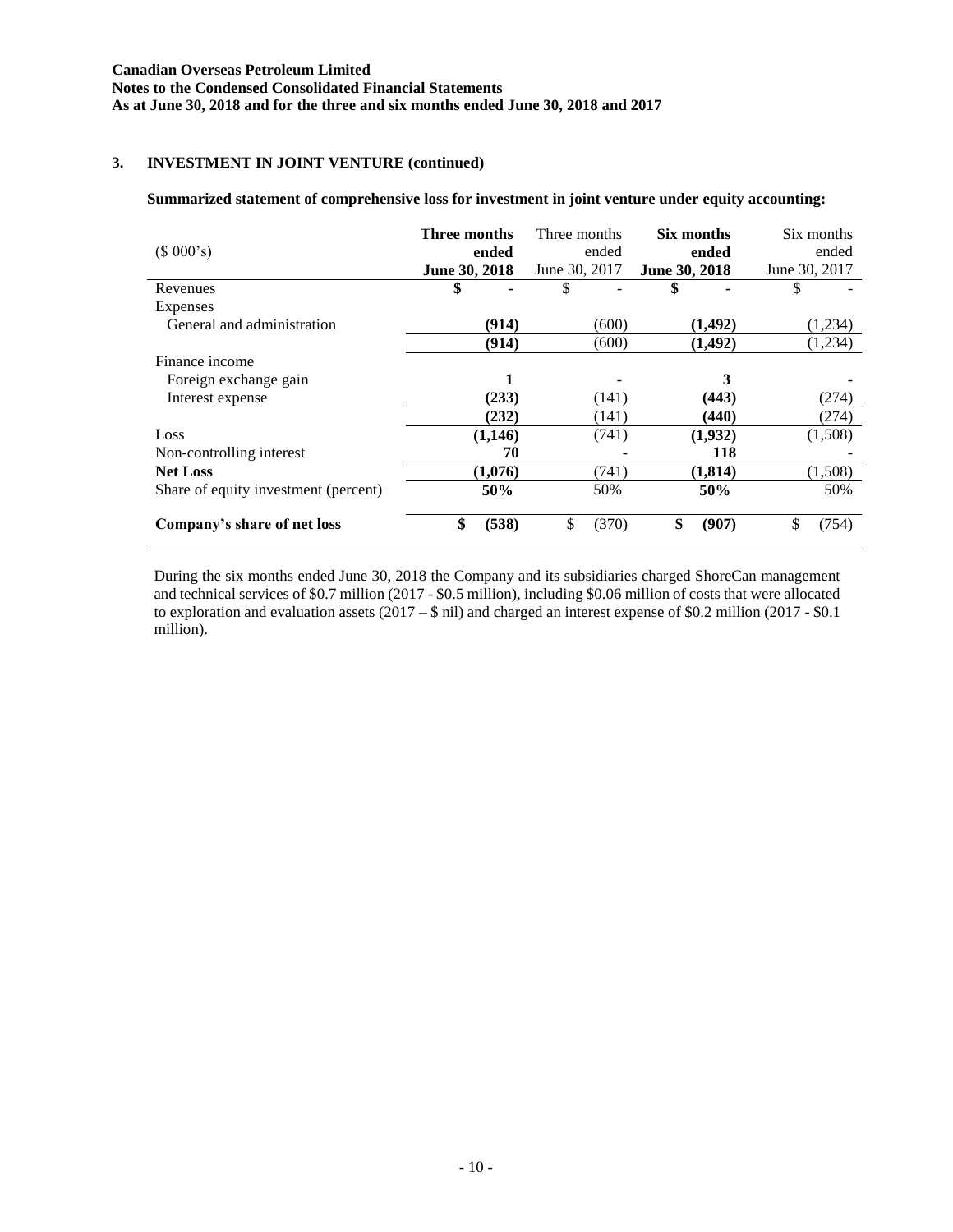## **3. INVESTMENT IN JOINT VENTURE (continued)**

#### **Carrying value of investment in joint venture under equity accounting:**

| Statement of financial position<br>(\$000's) | <b>June 30,</b><br>2018 | December 31,<br>2017 |
|----------------------------------------------|-------------------------|----------------------|
| <b>Assets</b>                                |                         |                      |
| Current                                      |                         |                      |
| Cash and cash equivalents                    | \$<br>1                 | \$<br>1              |
| Accounts Receivable & prepaid expenses       | 1                       | $\mathfrak{Z}$       |
|                                              | $\overline{2}$          | $\overline{4}$       |
| Exploration and evaluation assets            | 8,943                   | 8,887                |
| Office equipment                             |                         | 1                    |
|                                              | \$<br>8,946             | \$<br>8,892          |
| <b>Liabilities</b><br>Current                |                         |                      |
| Accounts payable and accrued liabilities     | 2,324                   | 2,239                |
| Long Term loan to NCI                        | 6,168                   | 6,171                |
| ShoreCan Partners' loan                      | 16,973                  | 15,069               |
|                                              | \$<br>25,465            | \$<br>23,479         |
| <b>Equity</b>                                |                         |                      |
| Non-controlling interest                     | (585)                   | (467)                |
| Deficit                                      | (15, 934)               | (14, 120)            |
|                                              | \$<br>(16,519)          | \$<br>(14, 587)      |

#### **Reconciliation of carrying amount of net investment in joint venture:**

| (\$000's)                                      | <b>June 30,</b><br>2018 | December 31.<br>2017 |
|------------------------------------------------|-------------------------|----------------------|
| <b>Carrying amount - Opening</b>               |                         |                      |
| Increases in net investment in joint venture   |                         |                      |
| during the period                              |                         | 76                   |
| Loss recognized on investment in joint venture | (13)                    | (76)                 |
| <b>Carrying amount - Ending</b>                |                         |                      |

As at June 30, 2018, ShoreCan's non-current liabilities included \$8.5 million due to the Company under the terms of the Funding Agreement (December 31, 2017 - \$7.5 million).

For the six months ended June 30, 2018, the Company's share of ShoreCan's losses of \$0.9 million (six months ended June 30, 2017 - \$0.8 million) exceed the Company's Net Investment of \$13,000 for this period (\$53,000 for six months ended June 30, 2017). Accordingly, under the equity method, the Company recognized its share of ShoreCan's losses of \$13,000 for the six months ended June 30, 2018 (\$53,000 for six months ended June 30, 2017).

As at June 30, 2018, the Company's share in ShoreCan's accumulated losses is \$8.0 million (December 31, 2017 - \$7.1 million). Unrecognized accumulated losses on the investment as of June 30, 2018 are \$7.1 million including \$0.9 million of unrecognized losses for the six months ended June 30, 2018.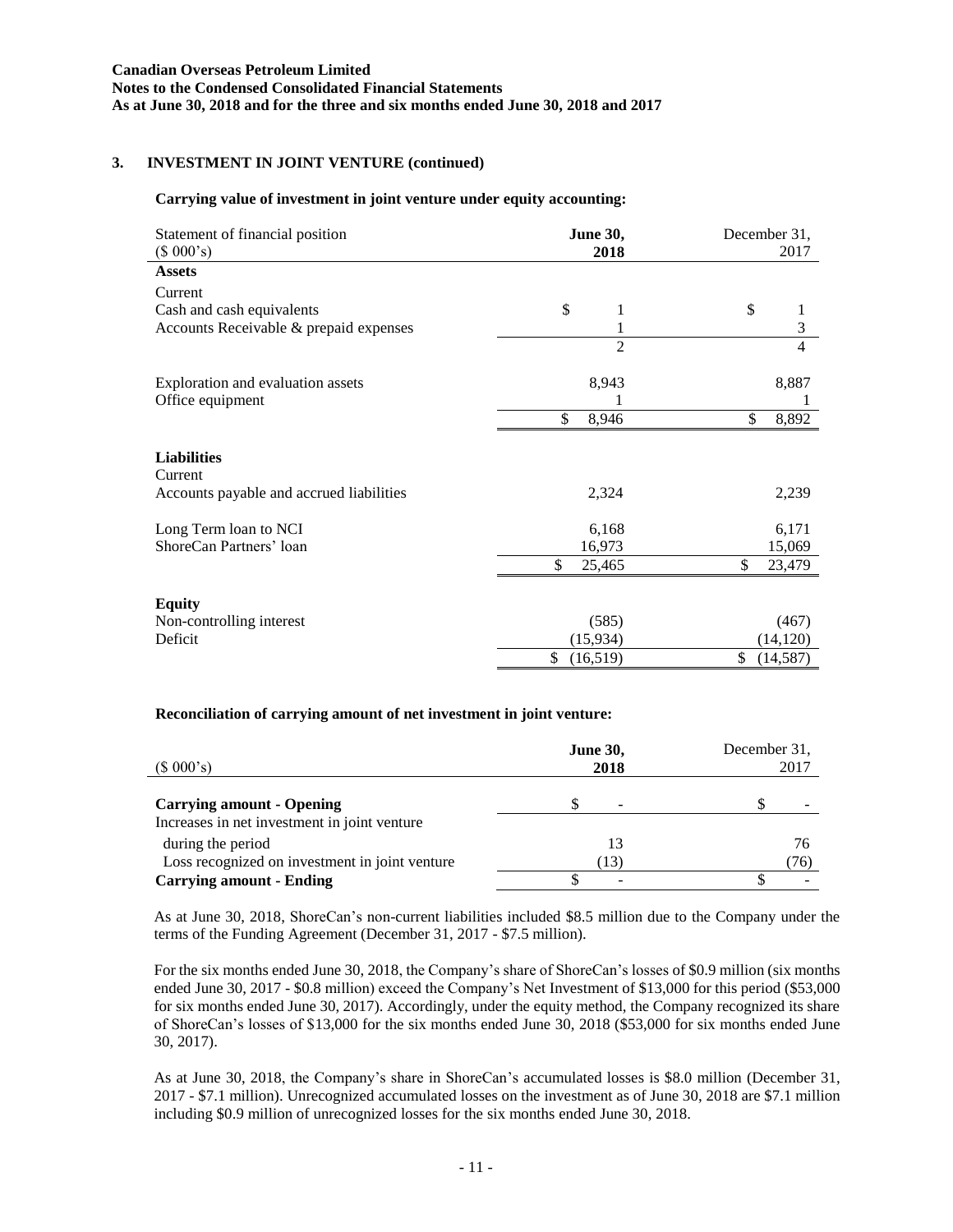## **4. CASH AND CASH EQUIVALENTS**

| $(S\ 000's)$         | <b>June 30, 2018</b> | December 31, 2017 |
|----------------------|----------------------|-------------------|
| Cash                 | 1,645                | 1,891             |
| Cash in trust        |                      | 2,073             |
| Credit card deposits | 91                   | 96                |
|                      | 1.736                | 4,060             |

Cash balances earn interest, whenever possible, at floating rates based on daily bank deposit rates.

Cash in trust of \$2.1 million as at December 31, 2017 related to a deposit of CAD \$2.6 million held in trust with the Company's lawyers in respect of a potential transaction. There were no restrictions on this cash and the deposit was returned to COPL on April 6, 2018.

Credit card deposits are bank deposits that cover the maximum credit limit available for corporate credit cards.

The fair value of cash and cash equivalents was \$1.7 million as at June 30, 2018 (\$4.1 million as at December 31, 2017). The Company deposits its cash with reputable Canadian and Bermuda banks. The Company did not have any overdraft facilities in place as at June 30, 2018, and December 31, 2017.

## **5. SHARE CAPITAL**

#### **a) Authorized and Issued Common Shares**

#### Authorized

An unlimited number of common voting shares (the "Common Shares") without nominal or par value and an unlimited number of preferred shares, issuable in series.

**Number of**

#### Issued

The issued share capital is as follows:

|                                                 | тчиноет от<br><b>Common Shares</b> | <b>Amount</b> |
|-------------------------------------------------|------------------------------------|---------------|
| Balance, January 1, 2017                        | 617,139,350                        | \$124,874     |
| Issued pursuant to UK June Placement            | 656,000,000                        | 4,181         |
| Issued pursuant to UK October Placement         | 250,000,000                        | 3,318         |
| Fair value of warrants that expired unexercised |                                    | 2,612         |
| Share issue costs                               |                                    | (1,335)       |
| Balance, December 31, 2017                      | 1,523,139,350                      | \$133,650     |
| <b>Balance, June 30, 2018</b>                   | 1,523,139,350                      | \$133,650     |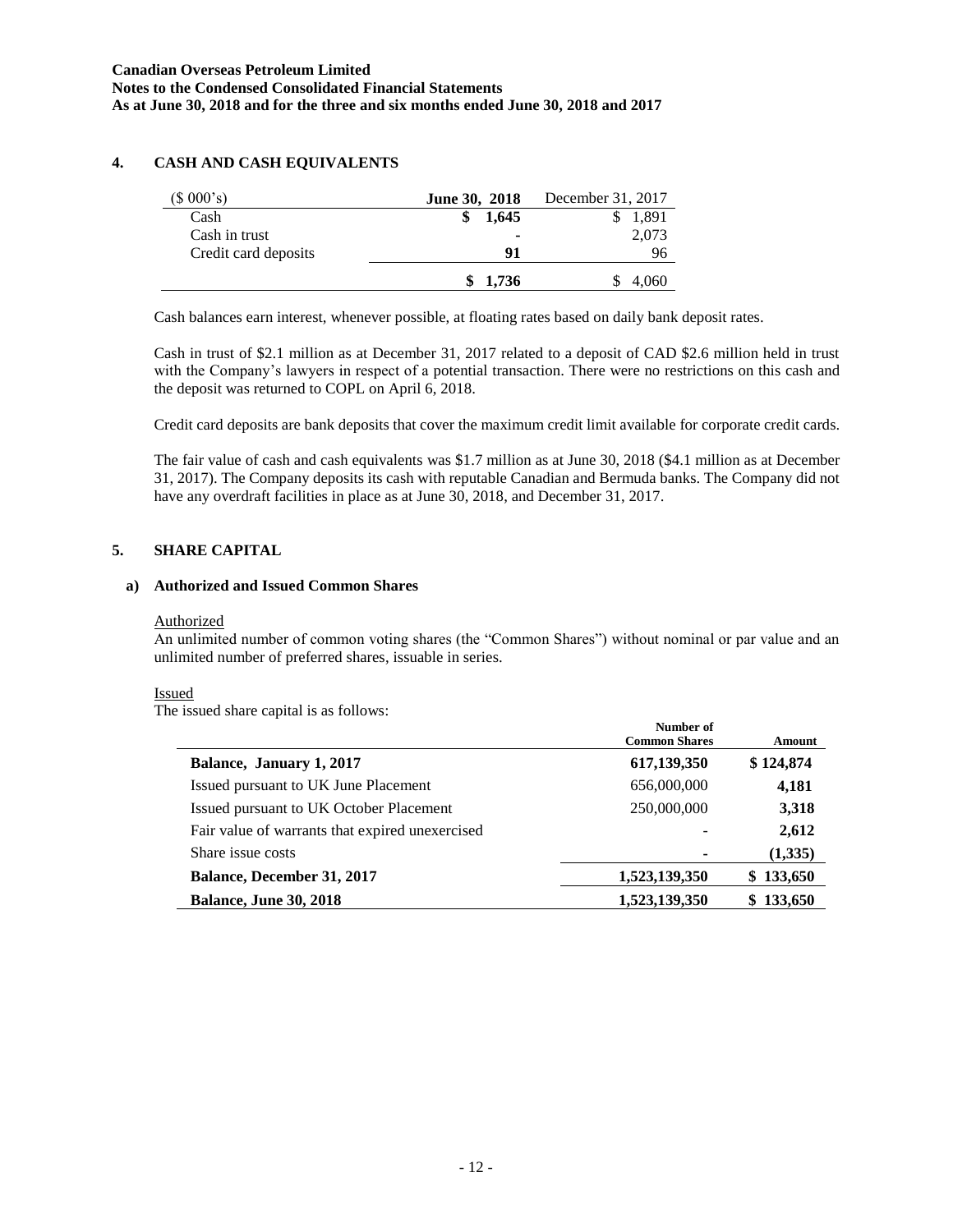#### **5. SHARE CAPITAL (continued)**

#### **b) Warrants**

A summary of the Company's share purchase warrants outstanding at June 30, 2018 is as follows:

| (\$000's)                             | Number of<br>Warrants | Weighted<br>Average<br><b>Exercise</b><br>Price* | Fair<br>Value of<br>Warrants   | <b>Expiry Date</b> |
|---------------------------------------|-----------------------|--------------------------------------------------|--------------------------------|--------------------|
| Balance, January 1, 2017              | 254,850,267           | \$0.14                                           | \$2,612                        |                    |
| Issued June 2017 Broker's Warrants    | 39,000,000            | 0.006                                            |                                | June 12, 2019      |
| Issued October 2017 Broker's Warrants | 15,000,000            | 0.013                                            |                                | Oct. 16, 2019      |
| Expired 2014 Offering Warrants        | (50, 555, 000)        | 0.370                                            | (2,612)                        |                    |
| Expired 2015 Offering Warrants        | (79, 714, 699)        | 0.090                                            |                                |                    |
| Expired 2015 Offering Broker Warrants | (4,548,380)           | 0.070                                            |                                |                    |
| Balance, December 31, 2017            | 174,032,188           | \$0.053                                          | $\hat{\mathbf{s}}$ -           |                    |
| Expired 2016 Non-Brokered Warrants    | (14,605,000)          | 0.069                                            |                                |                    |
| Expired 2016 Finder's Warrants        | (1,177,114)           | 0.051                                            |                                |                    |
| Expired 2016 Brokered Warrants        | (99,016,868)          | 0.075                                            |                                |                    |
| Expired 2016 Agents' Warrants         | (5,233,206)           | 0.055                                            |                                |                    |
| <b>Balance, June 30, 2018</b>         | 54,000,000            | \$0.008                                          | \$<br>$\overline{\phantom{a}}$ |                    |

\*The weighted average exercise price has been converted into USD based on the foreign exchange rate in effect at the date of issuance.

All Warrants issued in 2017 have an exercise price denominated in GBP; as the Company's functional currency is USD, these Warrants are classified as a derivative financial instruments.

As at June 30, 2018, the derivative liability in respect of the Brokers' Warrants issued in 2017 was revalued and a derivative gain of \$34,000 and \$128,000 was recognized for the three and six months period ended June 30, 2018; the derivative gain of \$103,000 and \$370,000 was recognized in respect of the Warrants issued in 2017 and 2016 for the three and six months ended June 30, 2017.

The following assumptions were used for Black-Scholes option pricing model to estimate the fair value of 2017 Brokers' Warrants outstanding as at:

| June 30, 2018 | December 31, 2017 |
|---------------|-------------------|
|               |                   |
| 0.673%        | $0.446\%$         |
| $0.95 - 1.30$ | $1.45 - 1.80$     |
| 90%           | 90%               |
| 0%            | 0%                |
|               |                   |

#### **c) Incentive Stock Options**

The Company has a stock option plan where the number of Common Shares reserved under the plan shall not exceed 10% of the issued and outstanding Common Shares and the number reserved for any one individual may not exceed 5% of the issued and outstanding shares. Exercise prices for stock options granted are determined by the closing market price on the day before the date of grant.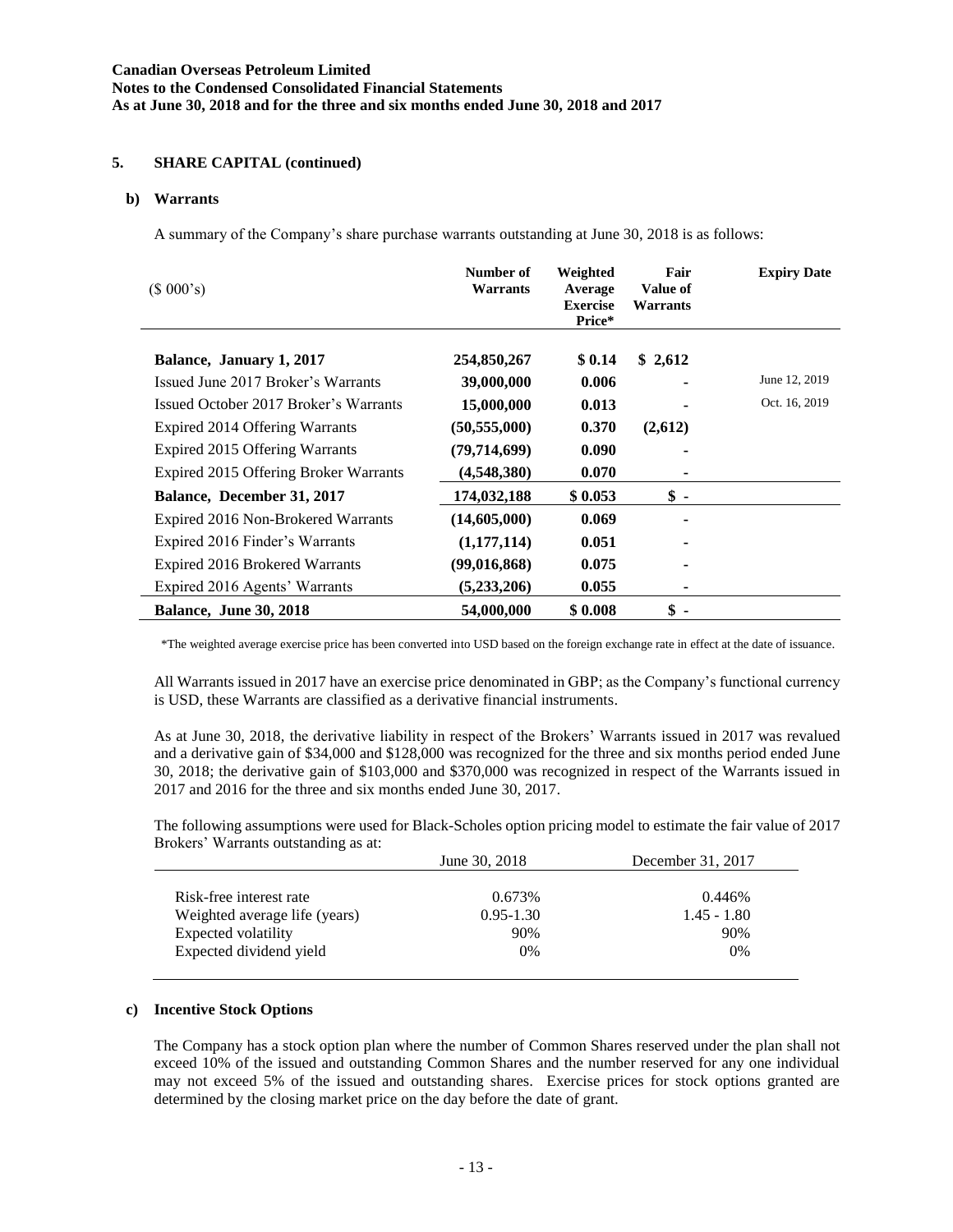#### **5. SHARE CAPITAL (continued)**

#### **c) Incentive Stock Options (continued)**

There were no changes to the Company's stock option plan and no stock options were granted, exercised, expired and/or forfeited during the six months ended June 30, 2018. As at June 30, 2018, a total of 115,240,000 stock options to purchase Common Shares were outstanding, having a weighted average exercise price of \$0.06 per share and a remaining weighted average contractual life of 3.5 years.

| (\$000's)                                        | Number of<br><b>Options</b> | Weighted Avg.<br><b>Exercise Price*</b> | <b>Contributed</b><br><b>Capital Reserve</b> |
|--------------------------------------------------|-----------------------------|-----------------------------------------|----------------------------------------------|
| Balance, January 1, 2017                         | 61,005,000                  | \$0.11                                  | \$<br>50,111                                 |
| Granted                                          | 60,035,000                  | 0.01                                    | 283                                          |
| Forfeited                                        | (5,800,000)                 | 0.10                                    |                                              |
| <b>Balance and exercisable December 31, 2017</b> | 115,240,000                 | \$0.06                                  | 50,394<br>\$                                 |
| <b>Balance and exercisable June 30, 2018</b>     | 115,240,000                 | \$0.06                                  | 50,394                                       |

\*The weighted average exercise price has been converted into USD based on the foreign exchange rate in effect at the date of issuance.

## **6. COMMITMENTS AND CONTRACTUAL OBLIGATIONS**

As at June 30, 2018, the Company has the following commitments:

| (\$000's)    | Total | Less than<br><b>One Year</b> | <b>One to Three</b><br>Years | <b>Four to Five</b><br>Years | <b>After Five</b><br>Years |
|--------------|-------|------------------------------|------------------------------|------------------------------|----------------------------|
| Office lease | \$710 | 501                          | 209                          | $\overline{\phantom{0}}$     | $\overline{\phantom{0}}$   |

The Company is committed under operating lease agreements for the rental of office space in Calgary, Canada. The approximate total lease payments are \$0.7 million and are payable over the next one and half year.

#### **7. FINANCIAL INSTRUMENTS**

The Company has classified its cash and cash equivalents, deposits and derivative liability as financial assets and liabilities at fair value through profit and loss and has measured them at fair value. Accounts receivable are classified as loans and receivables; accounts payable and accrued liabilities are classified as other liabilities; these items are measured at amortized cost.

The Company uses the following hierarchy for determining and disclosing the fair value of financial instruments depending on the observability of the inputs employed in the measurement:

Level 1: fair value measurements are based on unadjusted quoted prices in active markets for identical assets or liabilities. An active market for an asset or liability is considered to be a market where transactions occur with sufficient frequency and volume to provide pricing information on an ongoing basis. At June 30, 2018, cash and cash equivalents are valued using Level 1 inputs.